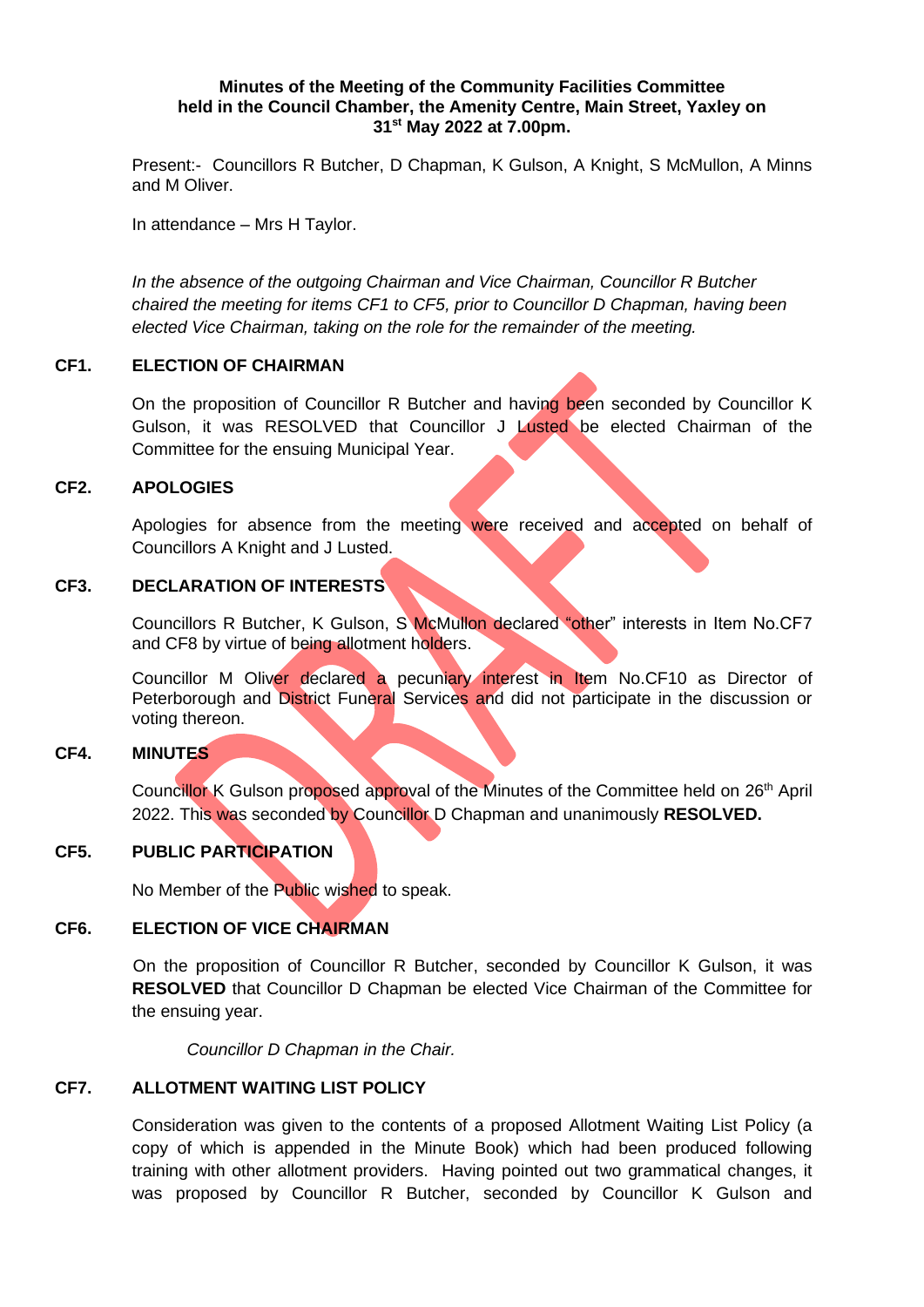unanimously **RESOLVED** that the contents of the amended Allotment Waiting List Policy be approved.

## **CF8. ALLOTMENT TENANCY AGREEMENT**

Having reviewed the contents of the Parish Council's Allotment Tenancy Agreement, it was proposed by Councillor K Gulson seconded by Councillor R Butcher and **RESOLVED** that the document be approved subject to the following amendments:

- the inclusion of "or roadways" in 4.d:
- the inclusion of "or which may be deemed invasive in 5 i;
- the replacement of "and those less than one mile out of the Parish" in point 9 with "or non residents in accordance with the Parish Council's Waiting List Policy" and the removal of "subject to that person living within Yaxley or less than one mile out of the Parish".

# **CF9. REVIEW OF FEES AND CHARGES – CRICKET/FOOTBALL PITCHES**

By way a report by the Clerk (a copy of which is appended in the Minute Book) Members reviewed the hire charge for the cricket/football pitches. It was reported that the grass pitches had seen a small increase in the fees in September 2021 but the 3G pitch cost had remained the same. The Clerk reported that the overall usage on both the grass pitches and 3G remains high which reflected the standard of facility being offered and the overall work to keep these facilities well maintained. Whereupon, it was proposed by Councillor R Butcher, seconded by Councillor A Minns that with effect from 1<sup>st</sup> August 2021, the rates be as followed:

| <b>QUEENS PARK FOOTBALL PITCHES</b>       |                |          | New rate |
|-------------------------------------------|----------------|----------|----------|
| Pitch A and B                             | <b>Adult</b>   | Per game | £60.00   |
| Pitch A and B                             | U16            | Per game | £46.00   |
| Pitch C and D without changing rooms.     | 9 <sub>V</sub> | Per game | £30.00   |
| Pitch E and F without changing rooms      | 7 <sub>v</sub> | Per game | £25.00   |
| Pitch G without changing rooms            | 5 v 5          | Per game | £22.00   |
| MIDDLETONS ROAD RECREATION GROUND         |                |          |          |
| Pitch H and J                             | Adult          | Per game | £50.00   |
| Pitch H and J                             | U16            | Per game | £36.00   |
| Pitch K                                   | 9 V 9          | Per game | £30.00   |
| Pitch L                                   | 5 V 5          | Per game | £22.00   |
| <b>Cricket Pitch</b>                      | Adult          | Per game | £48.00   |
| <b>Cricket Pitch</b>                      | Junior         | Per game | £25.00   |
| <b>MULTI ACTIVITY AREA 3G</b>             | Adults         | Per hour | £43.00   |
|                                           | U16s           | Per hour | £38.00   |
| 6 one hourly sessions paid for in advance | Adults         |          | £232.20  |
| 6 one hourly weeks paid for in advance    | U16s           |          | £205.20  |

# **CF10. REVIEW OF FEES AND CHARGES – CEMETERY**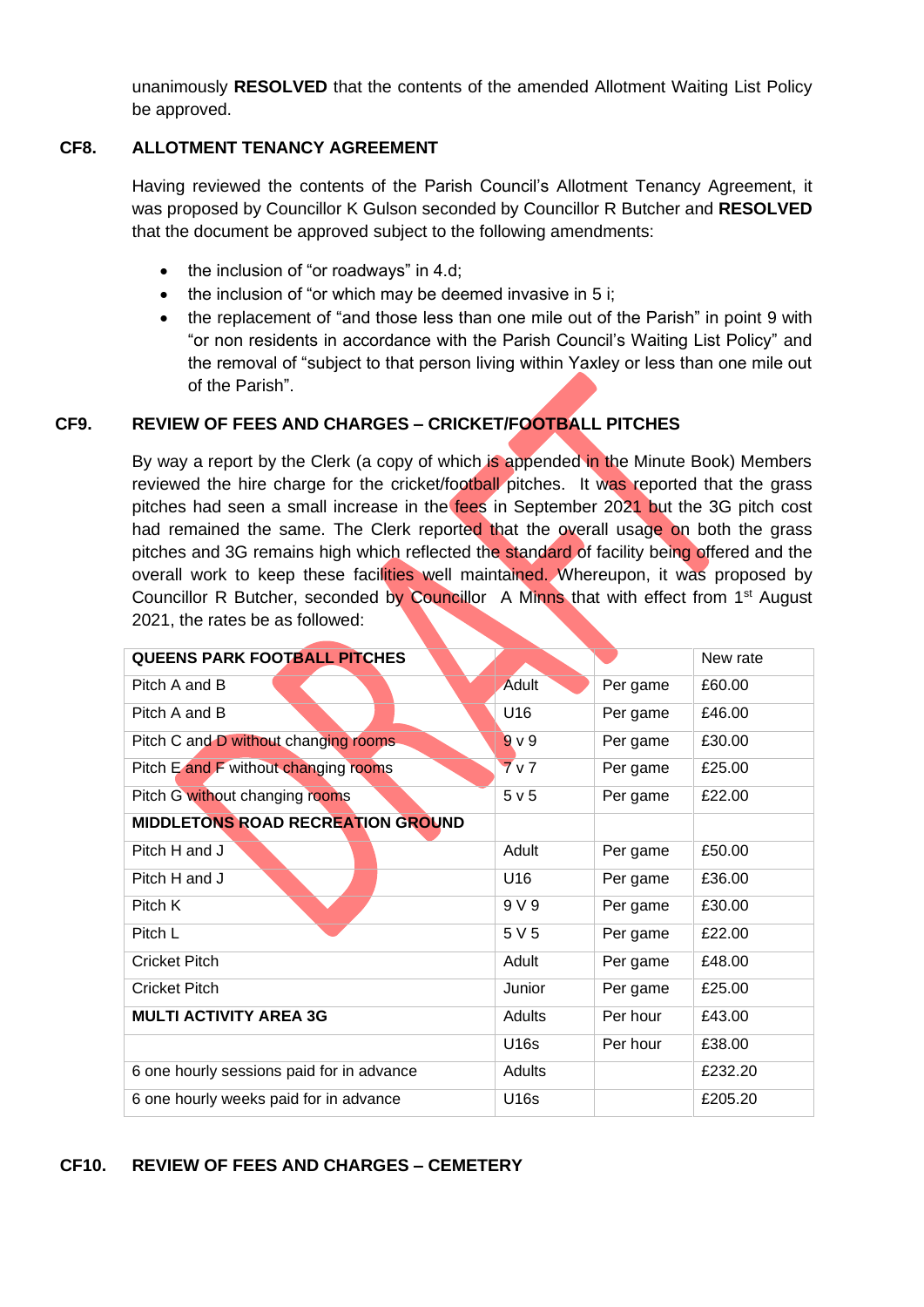By way a report by the Clerk (a copy of which is appended in the Minute Book) Members reviewed the fees and charges for the Cemetery. Whereupon, it was proposed by Councillor R Butcher and seconded by Councillor S McMullon that there be no increase in rates this year and a review be undertaken again in twelve months.

#### **CF11. COMMUNITY FRIDGE UPDATE**

Councillor K Gulson reported that the Community Fridge remains busy and he had been approached on a number of occasions by Huntingdonshire District Council for help in getting food out to local residents. Looking forward, the Fridge would benefit from expanding its group of volunteers to help with cover over the holiday period, particularly on the food collection side. In that respect, the Clerk would put out an appeal on social media for volunteers.

## **CF12. COMMUNITY LITTER PICK FEEDBACK**

Councillor D Chapman reported that the Community Group litter pick on 30<sup>th</sup> May had been a success with a number of families taking part. Areas litter picked included the Recreation Ground, Great Drove, Main Street and Broadway. A similar event would be held at the start and end of the school's summer break and Members were reminded that there would be a bulky waste collection from Queens Park hall on Saturday 2<sup>nd</sup> July 2022 at Queens Park Car Park between 10am and 2.00pm.

# **CF13. REVIEW OF STANDING COMMITTEES**

Discussions evolved around the Council's current Committee Structure. Although it was felt by some that there was room to merge two of the Committees together i.e Community Facilities and Property, others recognised the benefit of individual committees as a chance for Members to discuss in depth the issues before them in a more informal setting than Full Council. Members were unanimous that the Community Facilities Committee should remain and acknowledged the need to consider the views of the other Committees prior to the Chairmen reporting back to Full Council.

## **CF14. PENSIONERS AFTERNOON TEA FEEDBACK**

Following the success of the Pensioners' Afternoon Tea, Members were of the view that this should become a regular annual event and could celebrate a range of days including Trafalgar Day or Waterloo Day. Councillors D Chapman, S McMullon and K Gulson offered their support and it was reported that Gavin Needham, who had been very involved with the recent event, would also be prepared to help. The Clerk reported that she would look into costs and a possible date and report back thereon to a future meeting.

#### **CF15. EXCLUSION OF THE PRESS AND PUBLIC**

That in accordance with Section 1(2) of the Public Bodies (admission to Meetings) Act 1960 and by reason of the confidential nature of the remainder of the business, the Press and Public be excluded from the meeting.

It was proposed by Councillor M Oliver and seconded by Councillor S McMullon that the meeting should be closed to the public and press at 8.00pm.

#### **CF16. TREE SURVEY 2022**